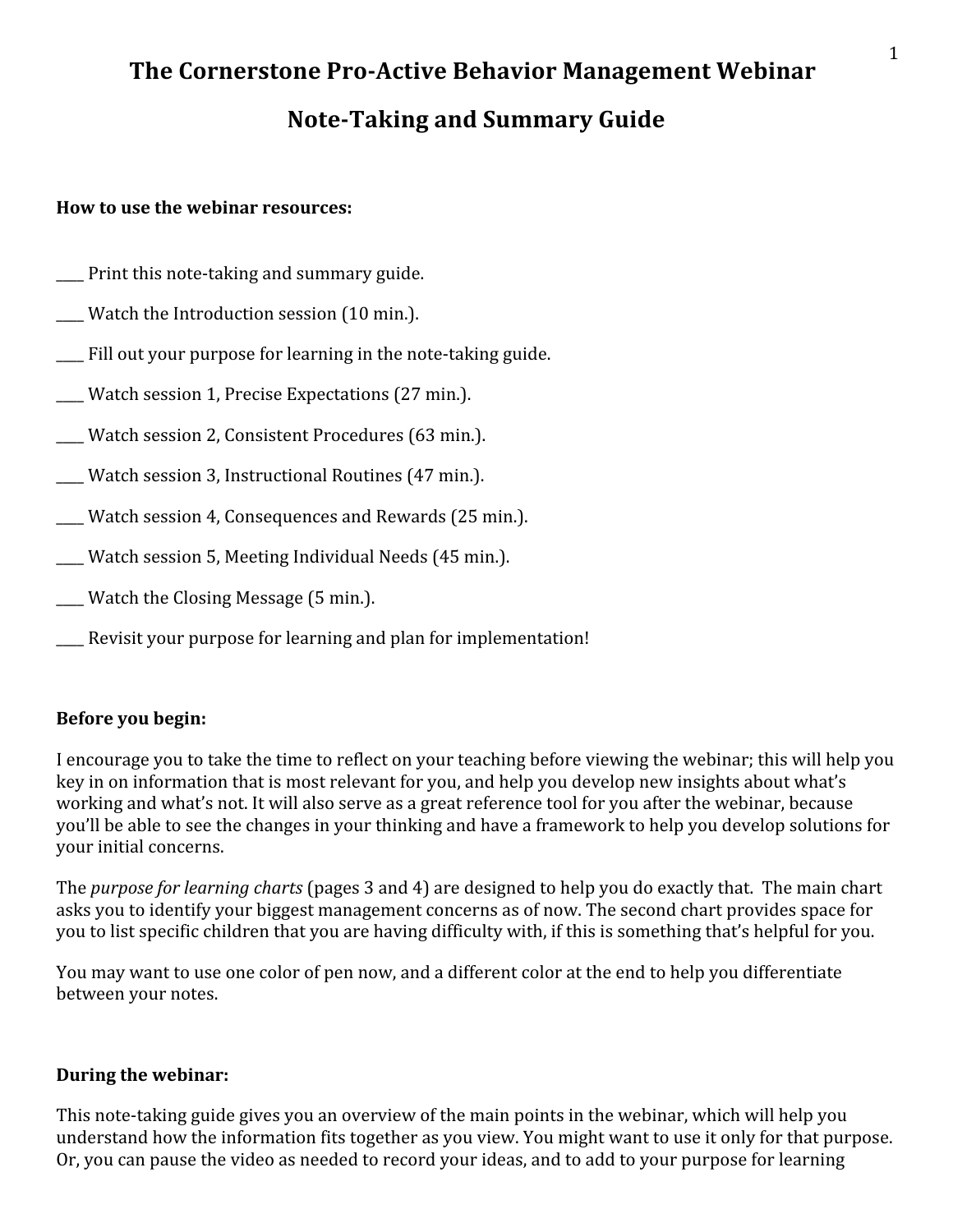charts
as
you
discover
possible
solutions
and
gain
more
insight
into
the
factors
contributing
to
your target issues. Another idea is to watch each session all the way through, and then revisit your charts and write down your notes in between the sessions. For some sessions, it might be useful to watch the video once without stopping, and then view it again and take notes the second time.

If there's a topic you'd like to learn more about before continuing, use the page numbers listed in the note-taking guide to help you look up what you need in the book.

Keep
in
mind
that
the
webinar
sessions
are
sequenced,
so
to
get
the
most
out
of
them,
watch
the
intro session first and then view each of the sessions in the intended order.

#### **After
the
webinar:**

Be sure to view the Closing Message which wraps everything up and gives you five key steps to help you implement what you've learned. It also explains how you can get free ongoing support as you implement your
new
ideas
by
connecting
with
me
and
other
teachers
online.

The
final
page
of
this
guide
helps
with these tasks. Make sure you revisit your purpose for learning charts, too, so you can plug in your new ideas.

#### Next week, next month, next vear:

Because the videos are divided into 'chapters' or sections, you can easily look back in your notes for a particular
area
you'd
like
to
freshen
up
on,
and
then
pull
up
that
webinar
session
and
watch
from
the place
you
want.
Keep
in
mind
that
the
video
won't
allow
you
to
forward
to
a
point
that
hasn't
loaded
yet, so
be
patient
as
you
try
to
skip
around.

You can also revisit your notes throughout your teaching career and add new ideas as you experiment in your classroom. You'll be amazed at how much your teaching philosophy and practices develop with each passing
year!
If
you
don't
have
a
folder
or
binder
for
your
professional
development
resources,
you
may want to start one now so you can keep everything together in one place.

#### Enjoy the webinar! Feel free to email me (**angelawatson@live.com**) at any time with questions or concerns. I'll be happy to help!

**Angela**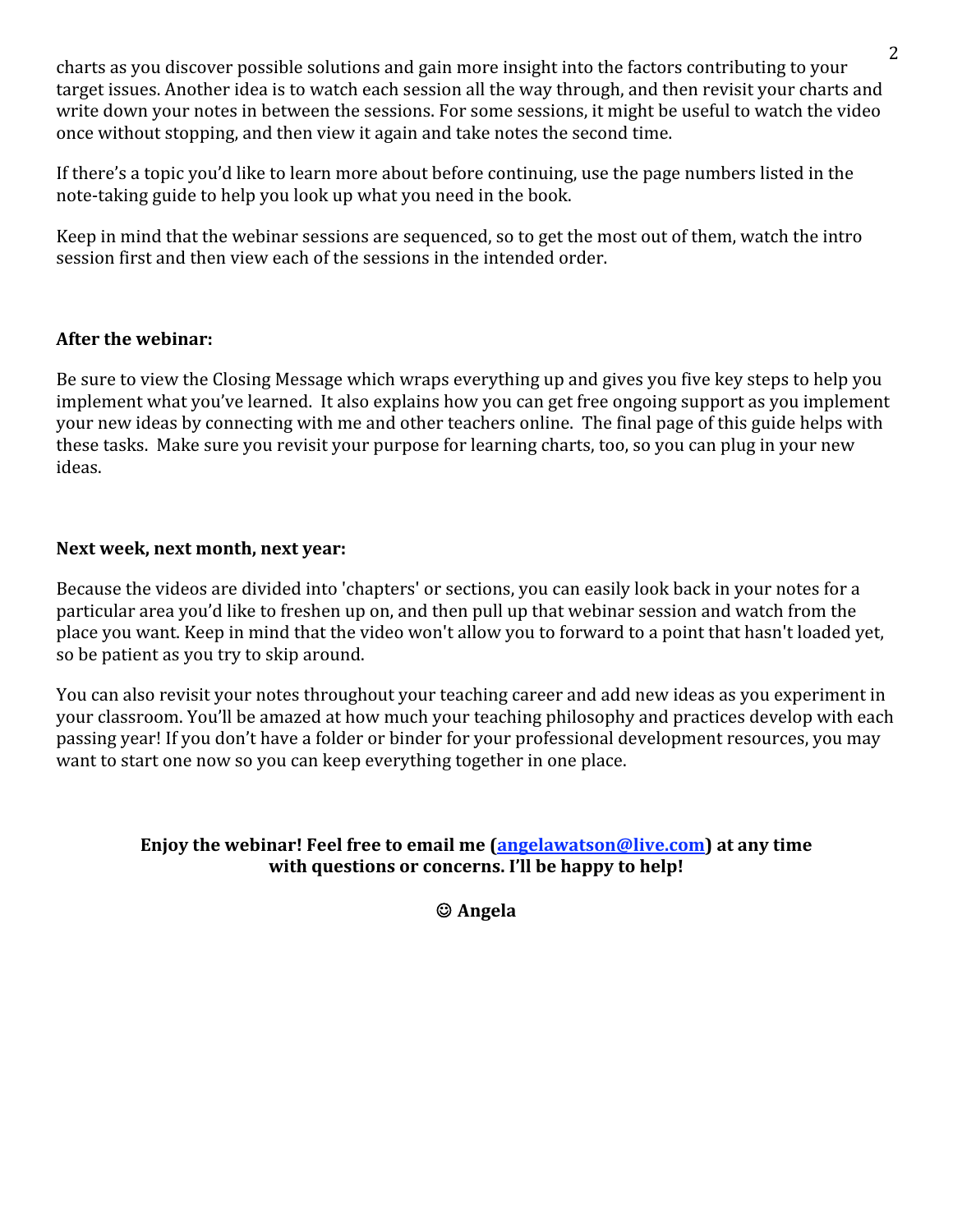## **Purpose
for
Learning**

### The Cornerstone Pro-Active Behavior Management Webinar by Angela Watson

**Date:
\_\_\_\_\_\_\_\_\_\_\_\_\_\_\_\_\_\_\_\_\_\_\_\_\_\_\_\_\_\_\_\_\_\_\_\_\_\_\_\_\_\_\_\_\_\_\_\_\_\_\_\_\_**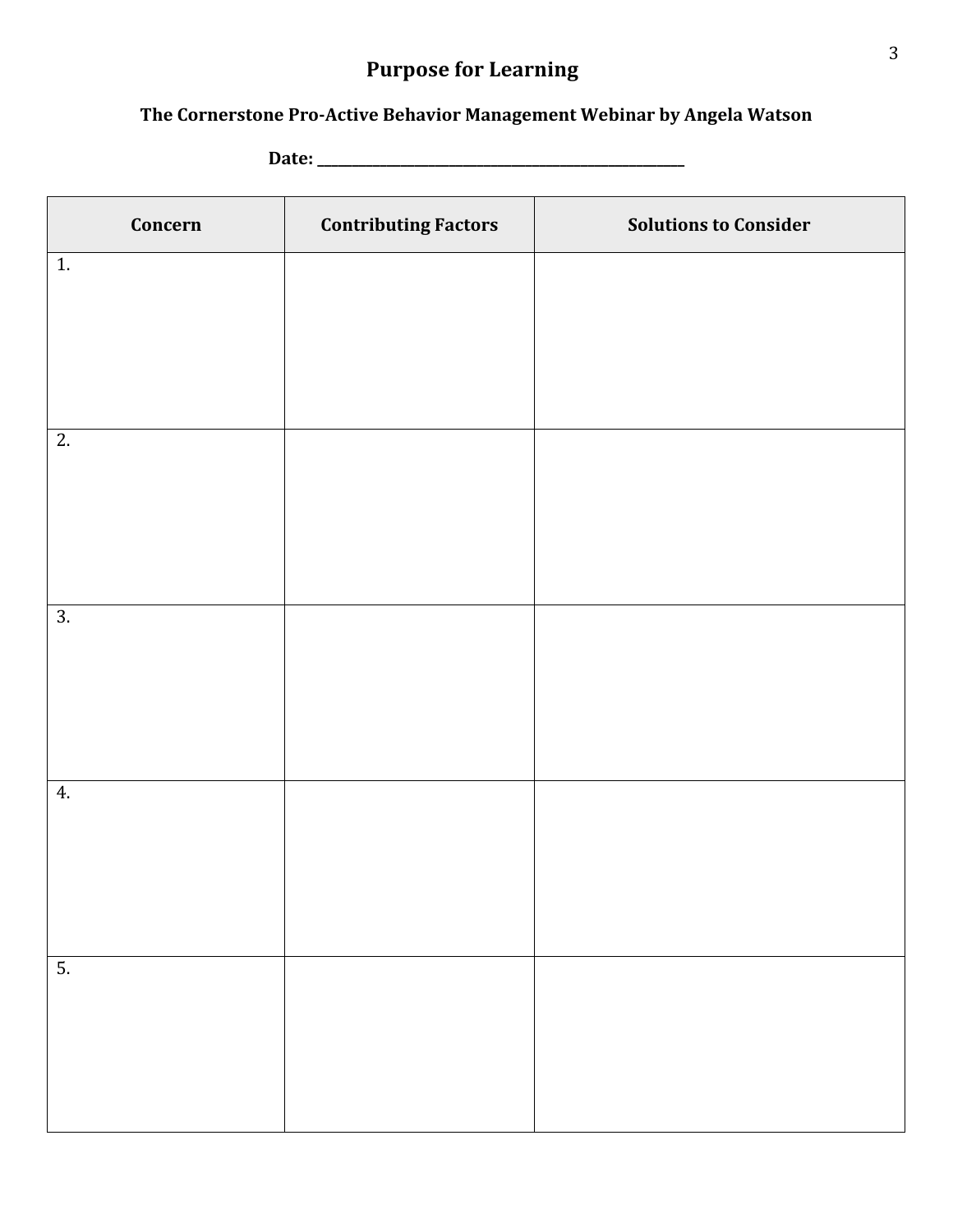| <b>Student &amp; Concern</b> | <b>Contributing Factors</b> | <b>Solutions to Consider</b> |
|------------------------------|-----------------------------|------------------------------|
| 1.                           |                             |                              |
|                              |                             |                              |
|                              |                             |                              |
| 2.                           |                             |                              |
|                              |                             |                              |
|                              |                             |                              |
| $\overline{3}$ .             |                             |                              |
|                              |                             |                              |
|                              |                             |                              |
| 4.                           |                             |                              |
|                              |                             |                              |
|                              |                             |                              |
| 5.                           |                             |                              |
|                              |                             |                              |
|                              |                             |                              |

### Optional: Which particular students pose the greatest management challenge for you right now?

In both charts, you might want to *circle* the contributing factors that you feel are mostly within your control, *underline* those that are partially under your control, and *leave blank* those you think you have absolutely
no
power
over.